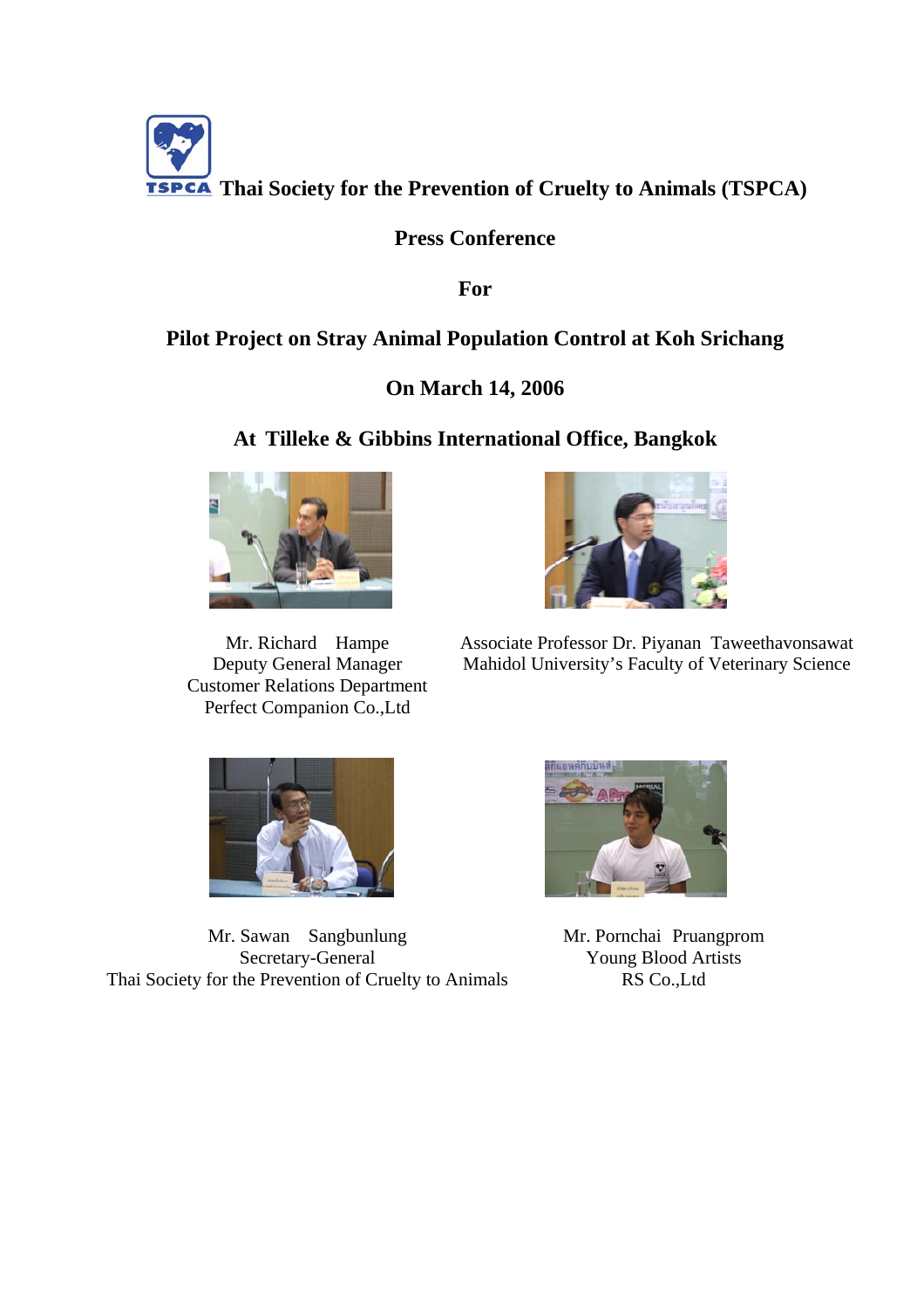

Initiated by Khun Tirapongse Pangsrivongse, TSPCA's President, the pilot project, "Srichang Island's Stray Animal Population Control" has been developed and planned to be launched on 19 March 2006 with the principal objective to: 1) promote tourism on Koh Srichang among local and overseas tourists; 2) develop better public health and better natural environment to Koh Srichang Community; 3) manage stray animals based on participatory approach to promote animals' quality of life and 4) raise public awareness and provide education on animal welfares to members of local community including 500 schoolchildren.

#### **Press Conference On The Launch of the 4-Month Pilot Project on Stray Animal Population Control at Koh Srichang**

Thai Society for the Prevention of Cruelty to Animals (TSPCA) has organized a press conference on TSPCA's Pilot Project,"Stray Animal Population Control" to be launched at Srichang Island" at Tilleke & Gibbins Building, Bangkok on 14 March 2006.

More than 20 news reporters from local and overseas media houses attended the event and it was later broadcast on Radio Thailand in both Thai and English countrywide.

The project officially launched on 19 March is a co-operation among Srichang Island Municipality, Mahidol University's Faculty of Vaterinary and Department of Livestock's Development in Sri Racha District. In addition, the 4-month project is well supported by several businesses led by Perfect Companion Co.,Ltd, Merial (Thailand) Limited, Thainamtip Co.,Ltd, RS Co.,Ltd, Thairung Tour Co.,Ltd. and Rajamangala University of Technology Tawan-Ok.

The project will run from 19 March to June 2006 with such activities as spay/neutering, vaccination against rabies and other dangerous animal-related diseases, the education and awareness raising including the management of stray animal shelters. The project will specially focus on 400 stray animals and 140 home pets including the awareness and education campaign among schoolchildren and members of Srichang Island's community.